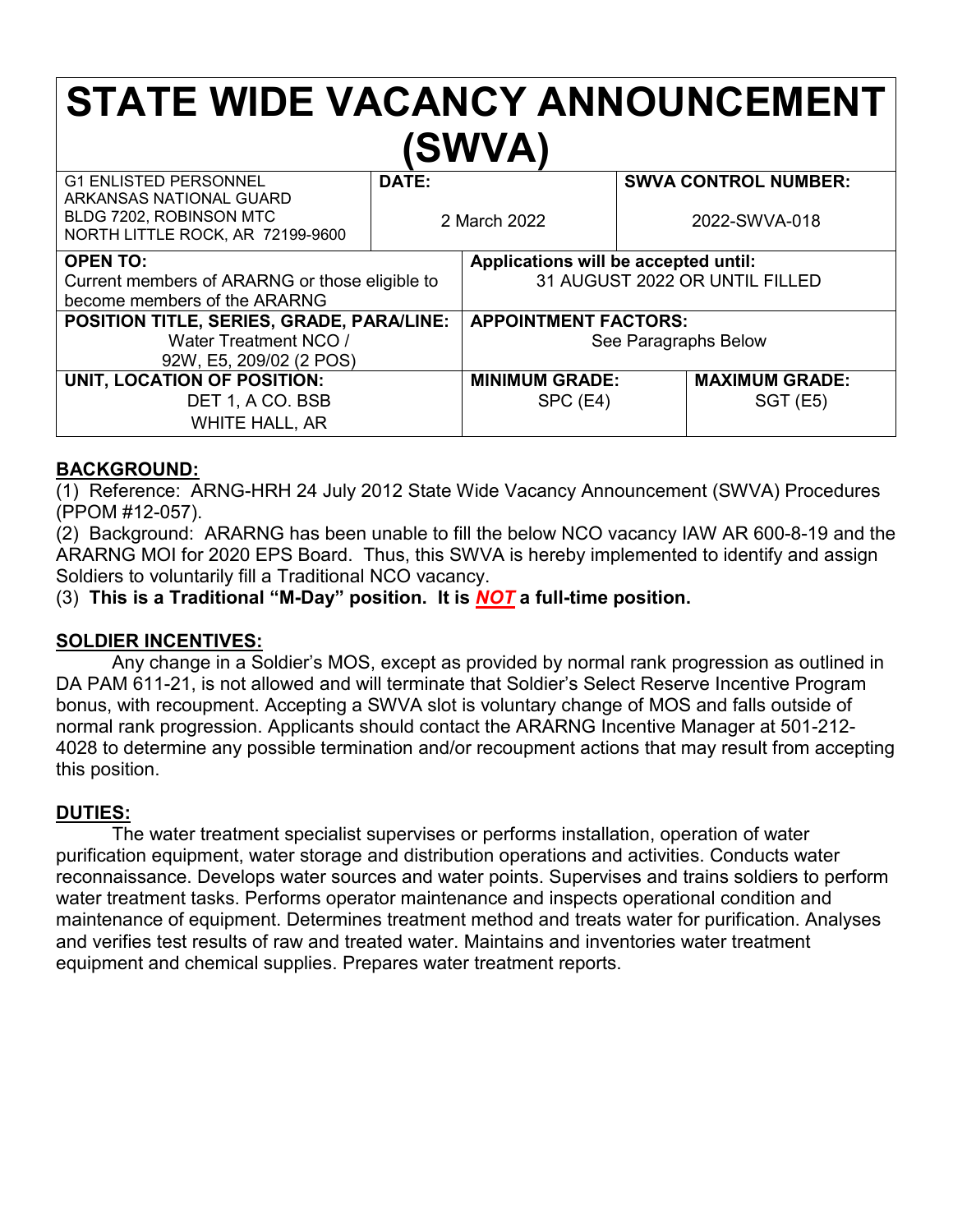#### **SPECIFICATIONS:**

Physical demands rating and qualifications for initial award of MOS. The Water treatment specialist must possess the following qualifications:

(1) Physical demands rating of Significant (Gray).

(2) A physical profile of 211221.

(3) Normal color vision.

(4) Qualifying scores.

(a) A minimum score of 90 in aptitude area GM in Armed Services Vocational aptitude Battery (ASVAB) tests administered prior to 2 January 2002.

(b) A minimum score of 88 in aptitude area GM on ASVAB tests administered on and after 2 January 2002.

(c) A minimum OPAT score of Standing Long Jump (LJ) – 0140 cm, Seated Power Throw (PT) – 0400 cm, Strength Deadlift (SD) – 0140 lbs., and Interval Aerobic Run (IR) – 0040 shuttles in Physical Demand Category in "Significant" (Gray).

(5) Formal training (completion of MOS 92W course conducted under the auspices of the U.S. Army Quartermaster School) mandatory or meet the ACASP criteria per paragraph 9- 5b(5)(b) of this pamphlet and in paragraph (6) below. Waiver for formal training or ACASP criteria must be submitted to Cdr, USAQMC&S, ATTN: ATSM-QMG, Ft Lee, VA 23801-5032 for approval.

(6) ACASP qualification criteria. Must have 2 years of experience or combination of formal training and experience totaling 2 years in water treatment plant operations.

Additional skill identifiers. (1) P5--Master Fitness Trainer.

(2) 2B--Air Assault (personnel only).

(3) 2S--Battle Staff Operations (SL 3 and above).

(4) 4A--Reclassification Training.3

(5) 5W--Jumpmaster (personnel only).

(6) 6T--Military Auditor (Reserve Component personnel only).

(7) 8P--Competitive Parachutist (skill level 2-4 personnel only).

Physical requirements and standards of grade. Physical requirements and SG relating to each skill level are listed in the following tables:

(1) Table 10-92W-1. Physical requirements.

- (2) Table 10-92W-2. Standards of grade TOE/MTOE.
- (3) Table 10-92W-3. Standards of grade TDA.

Point of Contact for duty description: MSG Eddie Palmer – 39<sup>th</sup> IBCT SR HR NCO at 501-212-6702 Selecting Supervisor: CSM Jessie Parsons- 39<sup>th</sup> IBCT Command Sergeant Major at 501-212-5408 SWVA and EPS Oversight Authority: CSM Paul Winkle, ARARNG State Command Sergeant Major